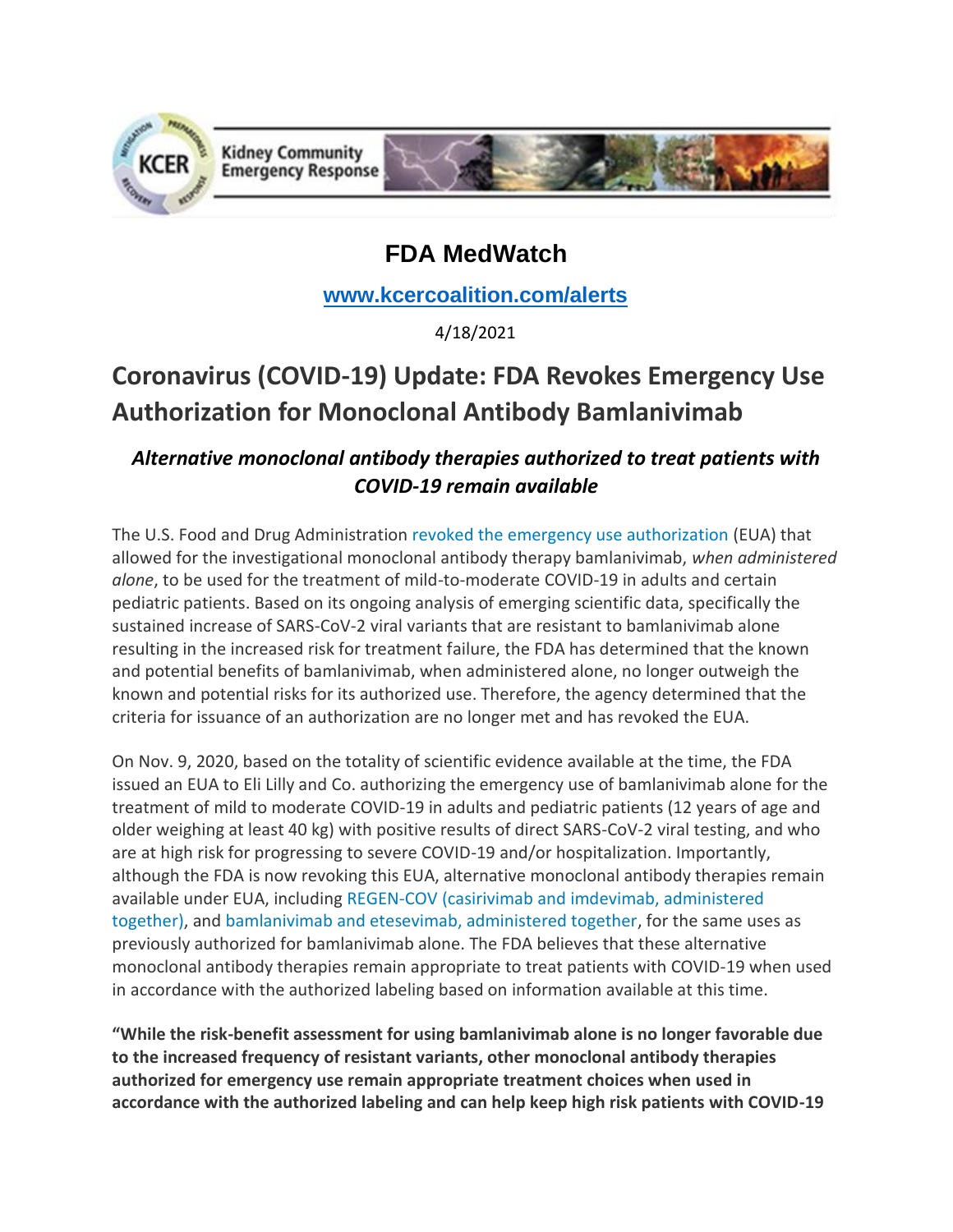**out of the hospital," said Patrizia Cavazzoni, M.D., director of the FDA's Center for Drug Evaluation and Research. "We urge the American public to seek out these therapies when needed while we continue to use the best data available to provide patients with safe and effective treatments during this pandemic."**

Monoclonal antibodies are laboratory-made proteins that mimic the immune system's ability to fight off harmful pathogens such as viruses, like SARS-CoV-2. Like other infectious organisms, SARS-CoV-2 can mutate over time, resulting in genetic variation in the population of circulating viral strains.

The FDA has a responsibility to regularly review the appropriateness of an EUA, and as such, the agency will review emerging information associated with the emergency uses for the authorized products. Recent data from the U.S. Centers for Disease Control and Prevention's (CDC) national genomic surveillance program show an increased frequency of SARS-CoV-2 variants that are expected to be resistant to bamlanivimab administered alone. As of mid-March 2021, approximately 20% of viruses sequenced in the U.S. were reported as variants expected to be resistant to bamlanivimab alone, increasing from approximately 5% in mid-January 2021.

Additionally, there are currently no testing technologies available that enable health care providers to test individual patients for SARS-CoV-2 viral variants prior to start of treatment with monoclonal antibodies. Therefore, empiric treatment with monoclonal antibody therapies that are expected to work broadly against all variants across the nation should be used to reduce the likelihood of treatment failure.

The FDA will continue working closely with other federal governmental agencies, including the CDC and the National Institutes of Health, on the surveillance of variants that may impact the monoclonal antibody therapies authorized for emergency use. The agency remains committed to providing timely and transparent communication as additional information becomes available.

#### **Related Information**

- [Emergency Use Authorization Revocation](https://www.fda.gov/media/147629/download)
- [Frequently Asked Questions on the Revocation of Emergency Use Authorization for](https://www.fda.gov/media/147639/download)  [Bamlanivimab](https://www.fda.gov/media/147639/download)
- [Understanding the Regulatory Terminology of Potential Preventions and Treatments for](https://www.fda.gov/consumers/consumer-updates/understanding-regulatory-terminology-potential-preventions-and-treatments-covid-19)  [COVID-19](https://www.fda.gov/consumers/consumer-updates/understanding-regulatory-terminology-potential-preventions-and-treatments-covid-19)
- [Emergency Use Authorization: Therapeutics](https://www.fda.gov/emergency-preparedness-and-response/mcm-legal-regulatory-and-policy-framework/emergency-use-authorization#coviddrugs)
- [Coronavirus Disease \(COVID-19\)](https://www.fda.gov/emergency-preparedness-and-response/counterterrorism-and-emerging-threats/coronavirus-disease-2019-covid-19)

The FDA, an agency within the U.S. Department of Health and Human Services, protects the public health by assuring the safety, effectiveness, and security of human and veterinary drugs, vaccines and other biological products for human use, and medical devices. The agency also is